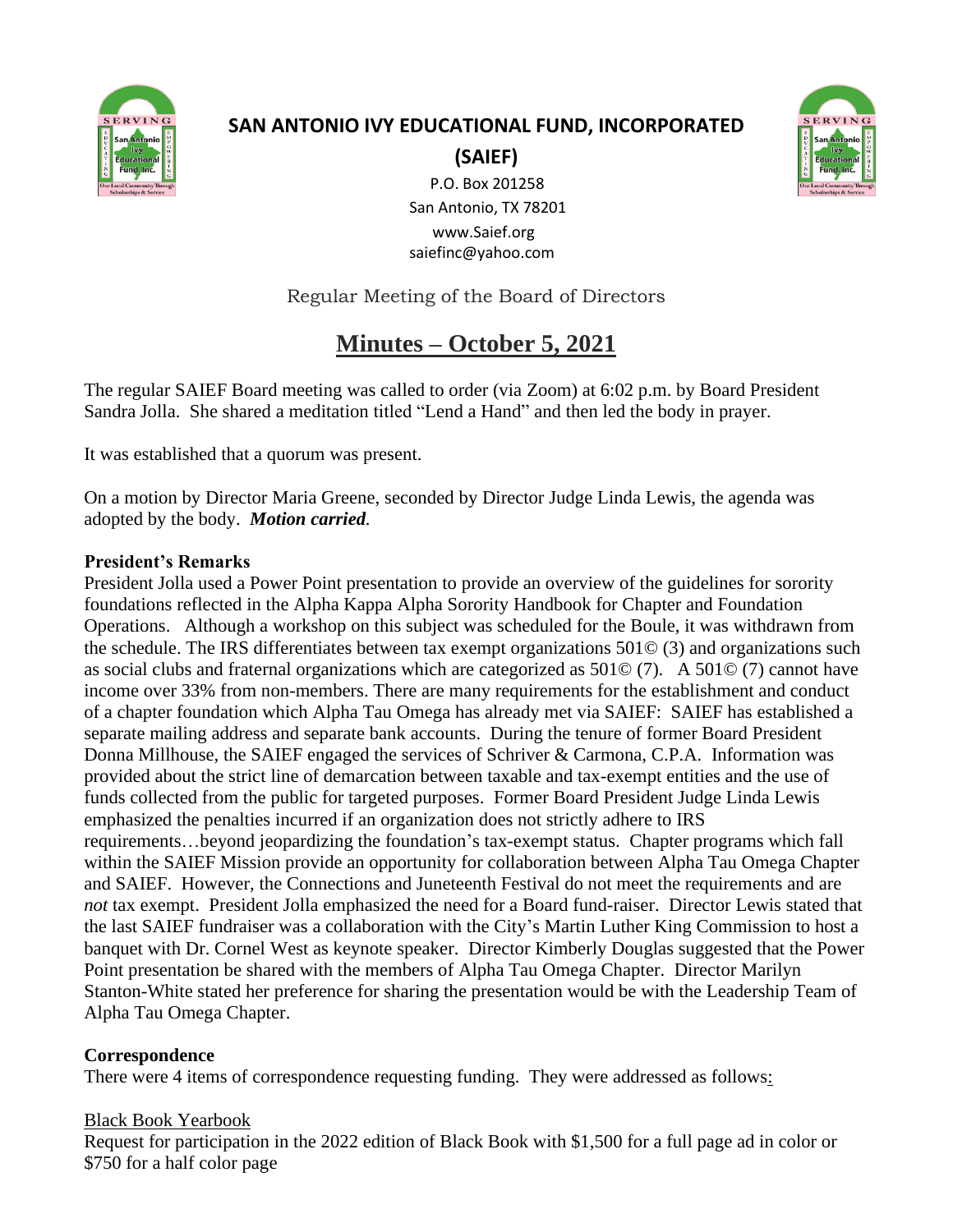Action: Director Lewis moved that the SAIEF decline to purchase an ad for the 2022 edition of Black Book as said publication does not fit within the SAIEF Mission. Director Madelyn Jones seconded the motion. *Motion carried.* 

3<sup>rd</sup> Annual San Antonio African American Book Festival (February 26, 2022)

Request for sponsorship by the Friends of the Carver Library. Director Lewis moved for approval of Diamond Level sponsorship in the amount of \$300.00. Director Beverly Johnson seconded the motion. *Motion carried.*

#### Wheatley Heights Sports Complex

Request for sponsorship for the annual fundraiser. Director Marilyn Stanton-White moved for approval of a \$300 donation to the fundraiser. Director Maria Greene seconded the motion. *Motion carried*

#### Whole Child Whole Community Conference (Thursday, November 4, 2021)

Request for conference sponsorship by Communities in Schools of San Antonio. Director Lewis moved for approval of a \$300.00 donation. Director Sharon Crockett-Ray seconded the motion. *Motion carried.*

#### **Financial Secretary's Report**

Financial Secretary Gale Johnson reported the following:

| Funds Received during the Reporting Period: 1-30 September 2021 |                    |               |               |                                |  |  |  |  |  |  |
|-----------------------------------------------------------------|--------------------|---------------|---------------|--------------------------------|--|--|--|--|--|--|
| <b>Name</b>                                                     | <b>Transaction</b> | <b>Date</b>   | Amount        | <b>Comment</b>                 |  |  |  |  |  |  |
| Castro Consultants SA                                           | Paypal             | $8 - 23 - 21$ | \$98.01 less  | \$100 received                 |  |  |  |  |  |  |
|                                                                 |                    |               | Paypal fees   | Health Fair (HF) - Health Kerr |  |  |  |  |  |  |
| IFM-Sponsorship                                                 | Zelle              | $9 - 2 - 21$  | \$250.00      | HF - Simone Norris             |  |  |  |  |  |  |
| PROJECT SMASH                                                   | Zelle              | $9 - 6 - 21$  | \$100.00      | HF                             |  |  |  |  |  |  |
| WINGS - Ivy Scholarship                                         | Check #4194        | $9 - 6 - 21$  | \$500.00      | HF - Ruth Medellin             |  |  |  |  |  |  |
| Joy4Life Ministry                                               | Zelle              | $9 - 14 - 21$ | \$100.00      | HF - Soror Sandra Jolla        |  |  |  |  |  |  |
| Arcelia Johnson Fannin                                          | Zelle              | $9 - 7 - 21$  | \$100.00      | HF - Soror Arcelia Johnson     |  |  |  |  |  |  |
| Tangela Mills                                                   | Zelle              | $9 - 16 - 21$ | \$100.00      | HF - Soror Tangela Mills       |  |  |  |  |  |  |
| O'Bella Anesthesia                                              | Zelle              | $9 - 19 - 21$ | \$100.00      | HF                             |  |  |  |  |  |  |
| Commonwealth Computers                                          | Check #13016       | $9 - 20 - 21$ | \$100.00      | HF - Soror Karla Broadus       |  |  |  |  |  |  |
| Dr. Richard Anderson                                            | Check #1239        | $9 - 20 - 21$ | \$500.00      | HF- Soror Brenda Anderson      |  |  |  |  |  |  |
| Nancy Gray                                                      | M.O.19-            | $9 - 20 - 21$ | \$100.00      | HF - Soror Nancy Gray          |  |  |  |  |  |  |
|                                                                 | 287312538          |               |               |                                |  |  |  |  |  |  |
| Alamo Ranch Computers                                           | Check #151         | $9 - 24 - 21$ | \$100.00      | HF - Whitni Toson              |  |  |  |  |  |  |
| Diversity in Anesthesia                                         | Paypal             | $9 - 25 - 21$ | \$489.56 less | HF - \$500.00 received         |  |  |  |  |  |  |
|                                                                 |                    |               | Paypal fees   |                                |  |  |  |  |  |  |
| <b>Fashionetta Reporting</b>                                    | Check #6006        |               | \$40.00       | Replacement check from dated   |  |  |  |  |  |  |
|                                                                 |                    |               |               | check received for Fashionetta |  |  |  |  |  |  |
|                                                                 |                    |               |               | Team                           |  |  |  |  |  |  |
| Gloria Hill                                                     | Paypal             | $9 - 13 - 21$ | \$293.54 less | \$300 received;                |  |  |  |  |  |  |
|                                                                 |                    |               | Paypal fees   | Wedgeworth Scholarship         |  |  |  |  |  |  |
| Sandra Jolla                                                    | Zelle              | $9 - 3 - 21$  | \$100.00      | Diamond Endowment              |  |  |  |  |  |  |
| <b>Total</b>                                                    |                    |               | \$3,031.11    |                                |  |  |  |  |  |  |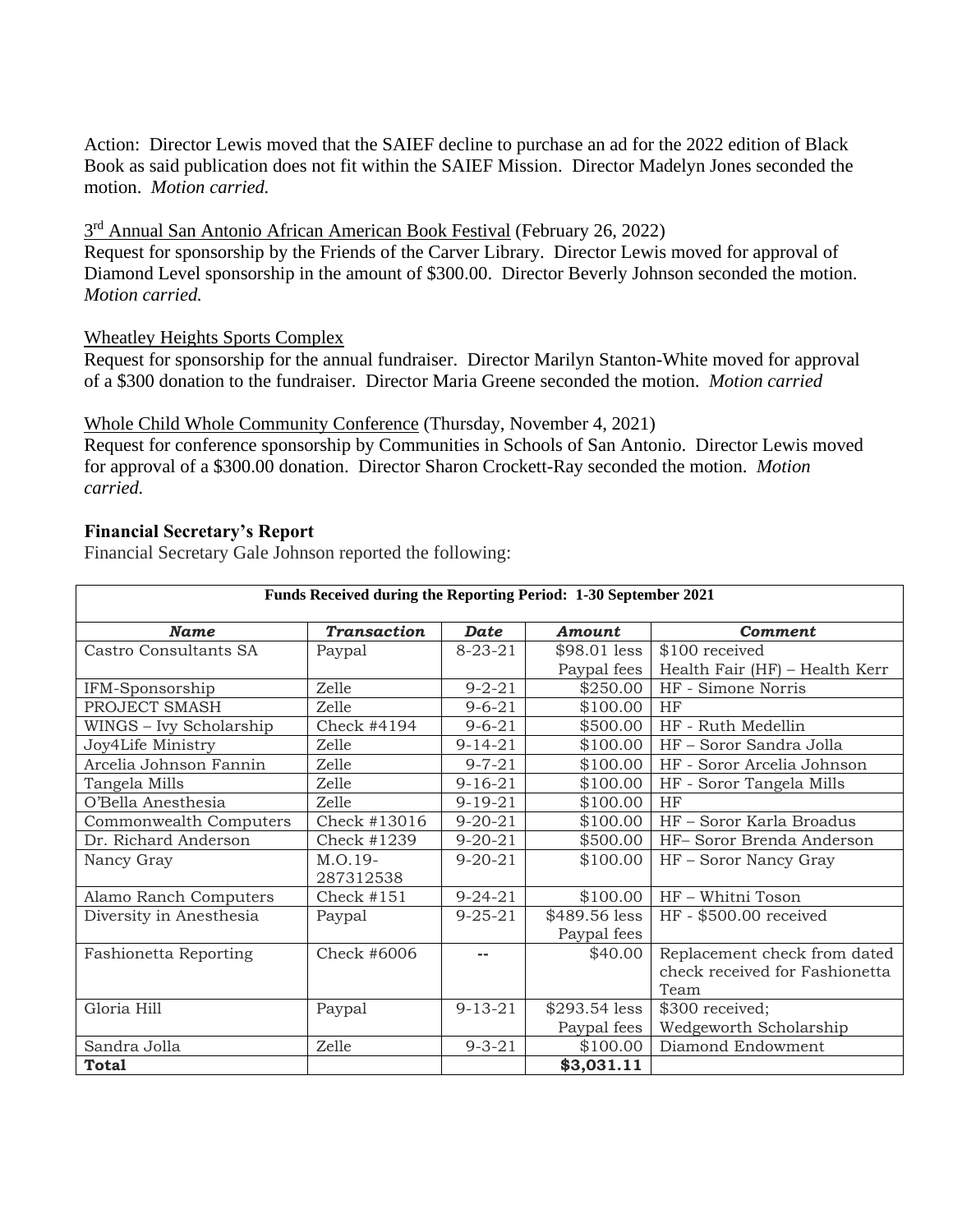#### **Treasurer's Report**

Treasurer Madelyn Jones presented the following report for the period August 1, 2021 through September 30, 2021:

| Account<br>Type                                           | <b>Beginning</b><br><b>Balance</b> | Revenue      | <b>Expenses</b> | <b>Ending Balance</b>                                                                        | Pending<br><b>Deposits</b> | Outstanding<br><b>Checks</b> | <b>Balance after</b><br>Pending<br><b>Transactions</b> |
|-----------------------------------------------------------|------------------------------------|--------------|-----------------|----------------------------------------------------------------------------------------------|----------------------------|------------------------------|--------------------------------------------------------|
| Operating<br>Account<br>(#5802)                           | \$55,828.72                        | \$4,196.11   | \$6,340.22      | \$53,684.61<br>\$42,502.76<br>Fashionetta being<br>moved to ATO<br>Programs                  | \$0.00                     | 0.00                         | \$53,684.61                                            |
| <b>Special</b><br>Account<br>(#5810)                      | \$16,417.15                        | \$793.54     | \$2,000.00      | \$15,210.69<br>Includes \$9,612.14<br>in restricted<br>scholarships                          | 0.00                       | 0.00                         | \$15,210.69                                            |
| <b>Diamond</b><br>Checking<br>Account<br>(#2487)          | \$16,060.24                        | \$100.00     | \$0.00          | \$16,160.24                                                                                  | 0.00                       | 0.00                         | \$16,160.24                                            |
| <b>ATO</b><br>Programs-<br>Checking<br>Account<br>(#3920) | \$15,053.48                        | \$2,821.68   | \$5,976.50      | \$11,887.66<br>Includes \$573.00<br>Health & Wellness<br>Grant & \$3,380.97<br>Reading Grant | 0.00                       | \$500.00                     | \$11,387.66<br>S.                                      |
| <b>TOTAL -</b><br>A11<br>Accounts                         | \$103,359.59                       | \$\$7,911.33 | \$14,327.42     | \$96,943.20                                                                                  | 0.00                       | \$500.00                     | \$96,443.20                                            |

President Jolla complimented the financial officers for their diligence in maintaining financial records.

#### **SAIEF Budget**

President Jolla met with financial officers, Directors Gale Johnson and Jones to plan the SAIEF operations budget. After discussion by Board members, on a motion by Director Lewis, seconded by Director Beverly Johnson, decisions about the budget were tabled until the November Board meeting. *Motion carried.*

#### **Governance Committee** .

Chairman Maria Greene reported the following Directors as candidates for Board offices: Vice President: Sandra Jolla and Linda Lewis Financial Secretary: Gale Johnson Treasurer: Madelyn Jones

Director Kim Douglas was nominated from the floor for the office of President. The offices of Financial Secretary and Treasurer were not contested. The office of Secretary had no nominees. The vote was taken by electronic posting with Candidate Jolla stating that she was abstaining from voting. Director Jolla was elected Vice President. Director Lewis moved that further action on Board officers be delayed until the November meeting. The motion was seconded by Director Gale Johnson. *Motion carried.* 2022 Officers: President - Kim Douglas

V. President - Sandra Jolla Secretary – OPEN Financial Secretary – Gale Johnson Treasurer – Madelyn Jones

## **ANNOUNCEMENTS**